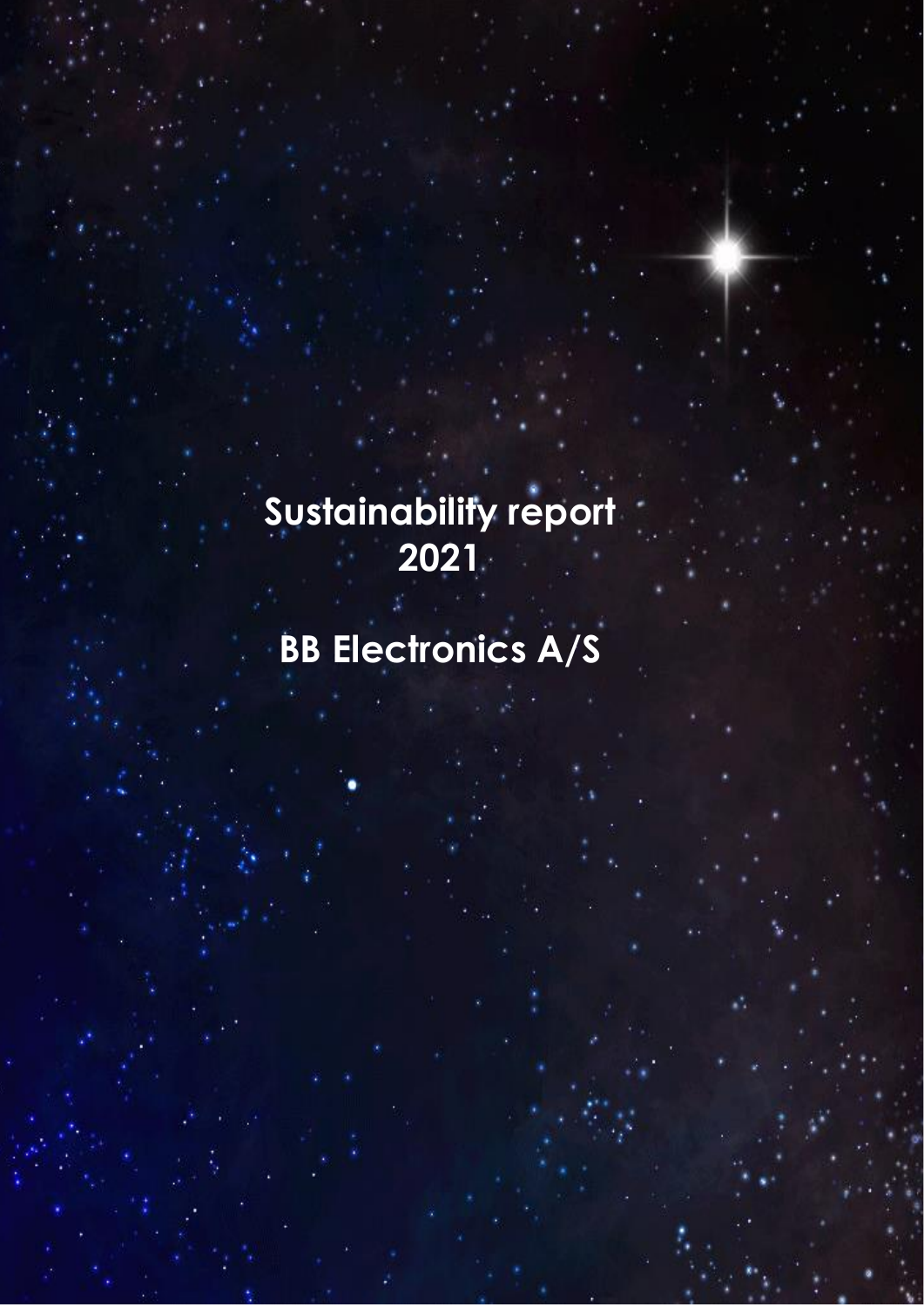## **Table of Contents**

| I. Introduction                                                                                              |                       |
|--------------------------------------------------------------------------------------------------------------|-----------------------|
| II. BB Flectronics in brief                                                                                  | 2                     |
| III. BB Electronics' contribution to sustainability<br>Our role<br>Our policy<br>Our focus<br>IV. Next steps | 3<br>3<br>3<br>4<br>8 |
| Appendices<br>A. Climate statement to customers<br>B. KPI information                                        | I ( )                 |

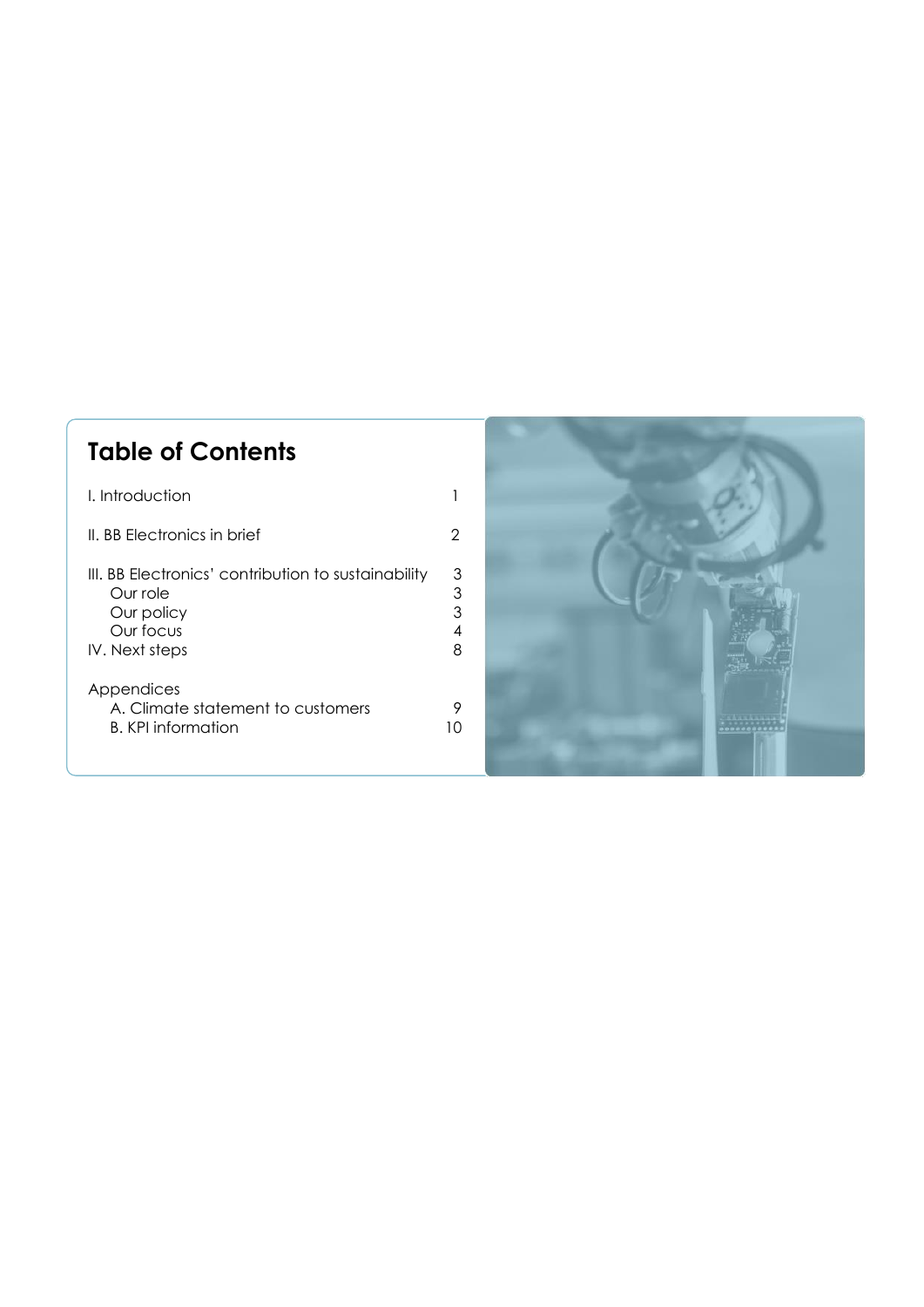## <span id="page-2-0"></span>I. Introduction

BB Electronics wants to be the leading supplier of EMS (Electronics Manufacturing Services). Our mission is to be recognized as reliable, professional and in control of our business by being creative, pragmatic and solution oriented.

This challenge calls for efficiency and production of high-quality products at low costs. However, an equally important parameter, comprising both efficiency and quality, is the importance of acting with sustainability throughout the entire supply chain.

BB Electronics supports an inclusive and sustainable development through sustainable business operations. BB Electronics has joined the UN Global Compact, a strategic policy initiative for businesses that are committed to aligning their operations and strategies with [ten](http://www.unglobalcompact.org/AboutTheGC/TheTenPrinciples/index.html)  [\(10\) universally accepted principles](http://www.unglobalcompact.org/AboutTheGC/TheTenPrinciples/index.html) in the areas of *[human rights](http://www.unglobalcompact.org/AboutTheGC/TheTenPrinciples/humanRights.html)*, *[labor](http://www.unglobalcompact.org/AboutTheGC/TheTenPrinciples/labour.html)*, *[environment](http://www.unglobalcompact.org/AboutTheGC/TheTenPrinciples/environment.html)* and *[anti](http://www.unglobalcompact.org/AboutTheGC/TheTenPrinciples/anti-corruption.html)[corruption](http://www.unglobalcompact.org/AboutTheGC/TheTenPrinciples/anti-corruption.html)*.

The UN Global Compact is the largest voluntary corporate responsibility initiative in the world.

In 2010, BB Electronics formulated a sustainability policy and in 2021 – with this report  $-$  BB Electronics launches the 11<sup>th</sup> sustainability report explaining our ambition, policy, and initiatives.

BB Electronics has chosen to focus on three areas to strengthen sustainability:



These focus areas have been chosen because they address opportunities to support our business model and they minimize risks related to the UN Global Compact principles.

Consequently we:

- wish to promote health and the well-being of our employees as well as minimize the risk of working accidents and work-related injuries, including one-sided, repetitive work
- we wish to prevent and minimize the total environmental impact on the external environment of our products and production
- continuously try towards integrating sustainability into our supply chain. The purpose is to make our suppliers engage in activities in terms of respect for human rights and protection of the environment

BB Electronics has gone through a definite transformation of the company's way of producing, not only in terms of efficiency and quality, but also in terms of sustainability. This has created – and is still creating – substantial and visual results in our factories in Denmark, Czech and China.

Sustainability is now a part of the agenda on BB Electronics A/S management review meeting every year, where we go through our measures and achievements within sustainability.

Carsten Christensen *Chief Executive Officer* 

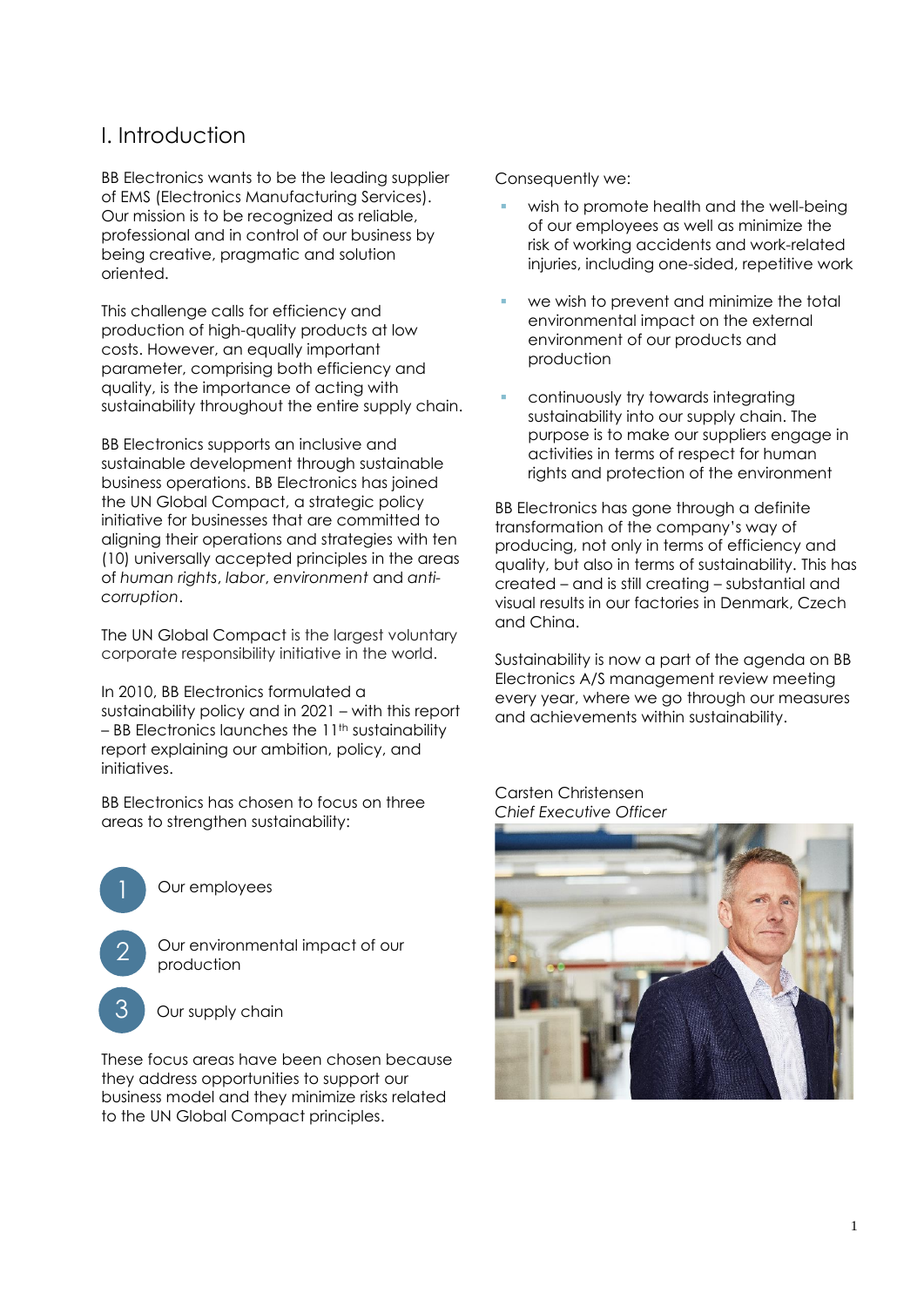## <span id="page-3-0"></span>II. BB Electronics in brief

BB Electronics provides a uniquely flexible set-up of electronic products configured to provide each customer with virtually the full range of end-to-end EMS services. This enables our customers to select the exact mix of services to ensure the optimal cost profile at each stage of the product's life cycle.

By using the maximum number of tried-andtested standardized modules, we ensure our customers to begin a product's life cycle at peak reliability and minimum cost, with assembly carried out in the BB Electronics' facility best suited to the desired cost/volume profile.

A customer care team is assigned to each customer to provide rapid-response action for ongoing alterations and improvements in specifications and packaging, and to meet changing production and logistics requirements.

We also help our customers set up the most appropriate validation and test procedures to avoid any unnecessary costs and ensure that all documentation and warranty requirements are fulfilled right from the start. To achieve all this, we insist on establishing clear, relevant and ambitious targets for what we do, accompanied by effective frameworks for implementation.

These targets cover our manufacturing processes, quality standards, compliance with environmental requirements, and our overall working environment. We prepare them based on close dialogues with our customers, our own staff and other relevant third parties. Effective evaluation, follow-up and constant improvement of these targets are an important part of this process.

Our strength comes from our practiced expertise at providing superior EMS solutions to focused industry segments. This focus reflects our depth of acquired knowledge and skills in the unique technological and regulatory specifications of each industry, and the proprietary methodologies we have developed to ensure that design, manufacturing, and logistics are optimized to our customers' needs.

BB Electronics employs around 668 people at our factories in Denmark, Czech and China.

Our factories in Denmark and Czech have their main focus on high mix batch production of electronics for use in medical technology, telecom and industrial products. Assignments requiring the most advanced technology and involving greatest complexity are dealt with here.

Our wholly owned subsidiary in China enables our customers to combine the benefits of efficient management, planning and quality assurance with the cost advantages that can be achieved from high mix production in Asia.

The technology platform used in China is fully on par with our facility in Denmark and Czech. Thus, the same quality assurance and environmental standards are used, and the same business systems are fully integrated.

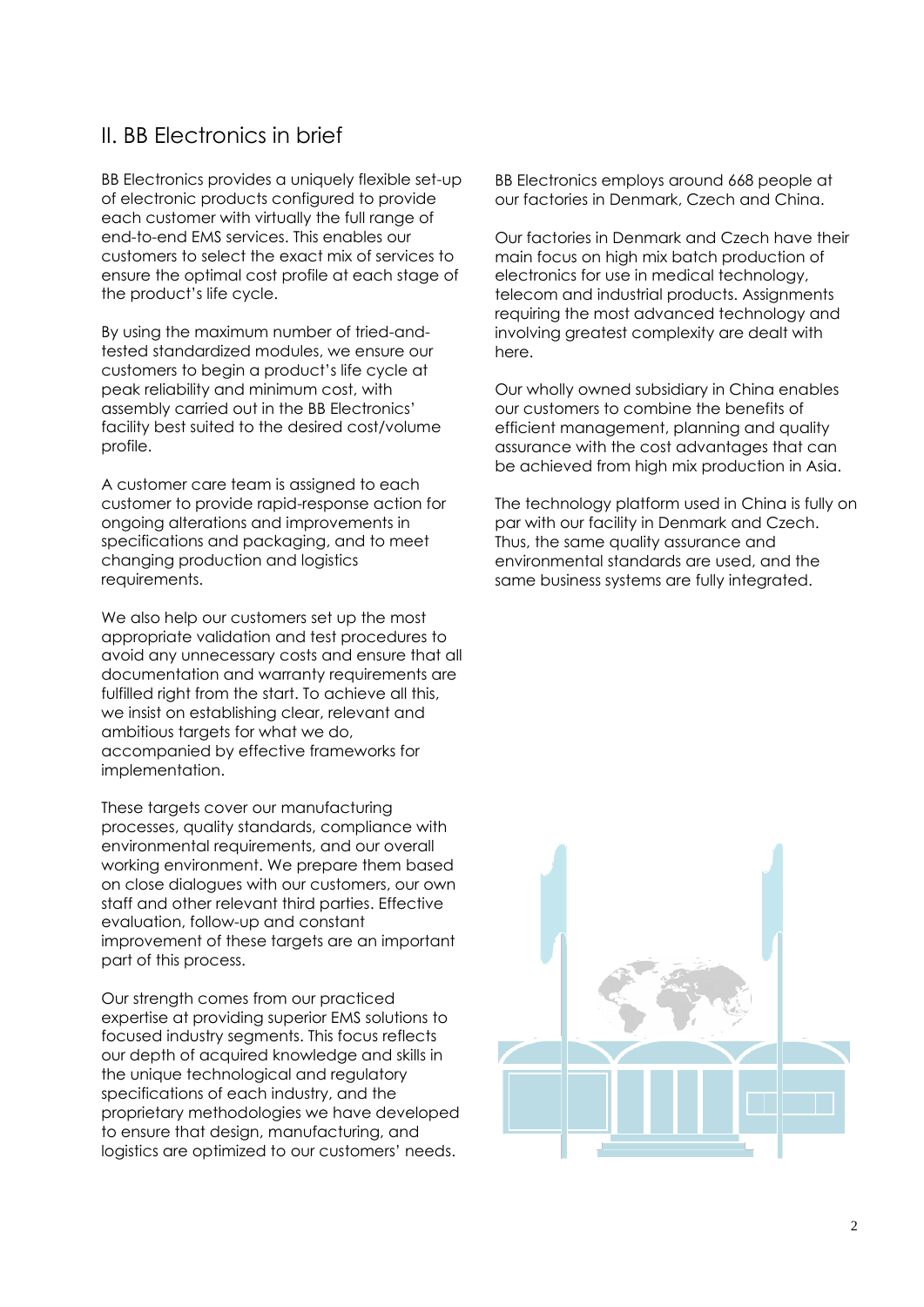## <span id="page-4-0"></span>III. BB Electronics' contribution to sustainability

#### <span id="page-4-1"></span>Our role

At BB Electronics, we believe that a sustainable approach to business is essential, which is why it forms a core part of the way in which we do business.

For BB Electronics, sustainability is not just a smart new trend. Since 1992, we have tried to reduce our energy consumption and to remove hazardous chemicals. Setting ambitious targets for these areas, we have already proven that you can produce electronics products in an environment that does not harm the external environment. We are doing so in a safe production in which our employees have an atmosphere of freedom to come up with suggestions to change.

We are setting clear goals for our employees' wellbeing, as we know it will ultimately be of benefit to our company. We work constantly to have the latest technology to offer our customers a good production environment to produce their future complex products. Thus, we offer a production environment that can be part of their products' lifecycles and minimize the effect on the external environment.

#### <span id="page-4-2"></span>Our policy

At BB Electronics, we conduct our business within the framework of applicable laws and regulations in the countries of operations (Denmark, Czech and China).

Furthermore, we comply with the core conventions of labor rights as defined by the International Labor Organization (ILO). We recognize the right to freedom of association and collective bargaining. We strictly oppose forced and bonded labor, child labor and discrimination in any form.

At BB Electronics, we support the principles of Global Compact: Human rights, labor rights, environment, and anti-corruption. In November 2010, BB Electronics joined the UN Global Compact, and we have since worked with implementing the Ten Principles into our Business Management System.

We seek transparency through reporting and stakeholder dialogue.

| We are certified in the following ISO standards:                                          |  |                                                                                                              |  |
|-------------------------------------------------------------------------------------------|--|--------------------------------------------------------------------------------------------------------------|--|
| <b>ISO 9001</b><br><b>Quality management system</b>                                       |  | <b>ISO 14001</b><br><b>Environmental management system</b>                                                   |  |
| Since 1994, BB Electronics A/S has been<br>approved according to the ISO 9001<br>standard |  | Since 1999 BB Electronics A/S has been<br>approved according to the ISO 14001<br>standard                    |  |
|                                                                                           |  |                                                                                                              |  |
| <b>ISO 13485</b><br><b>Medical devices</b><br>quality management system                   |  | <b>ISO 45001</b><br><b>Health and Safety management system</b>                                               |  |
| Since 1994 BB Electronics A/S has been<br>approved according to the ISO 13485<br>standard |  | Since 2003 (2020) BB Electronics A/S has been<br>approved according to the OHSAS 18001 ISO<br>45001 standard |  |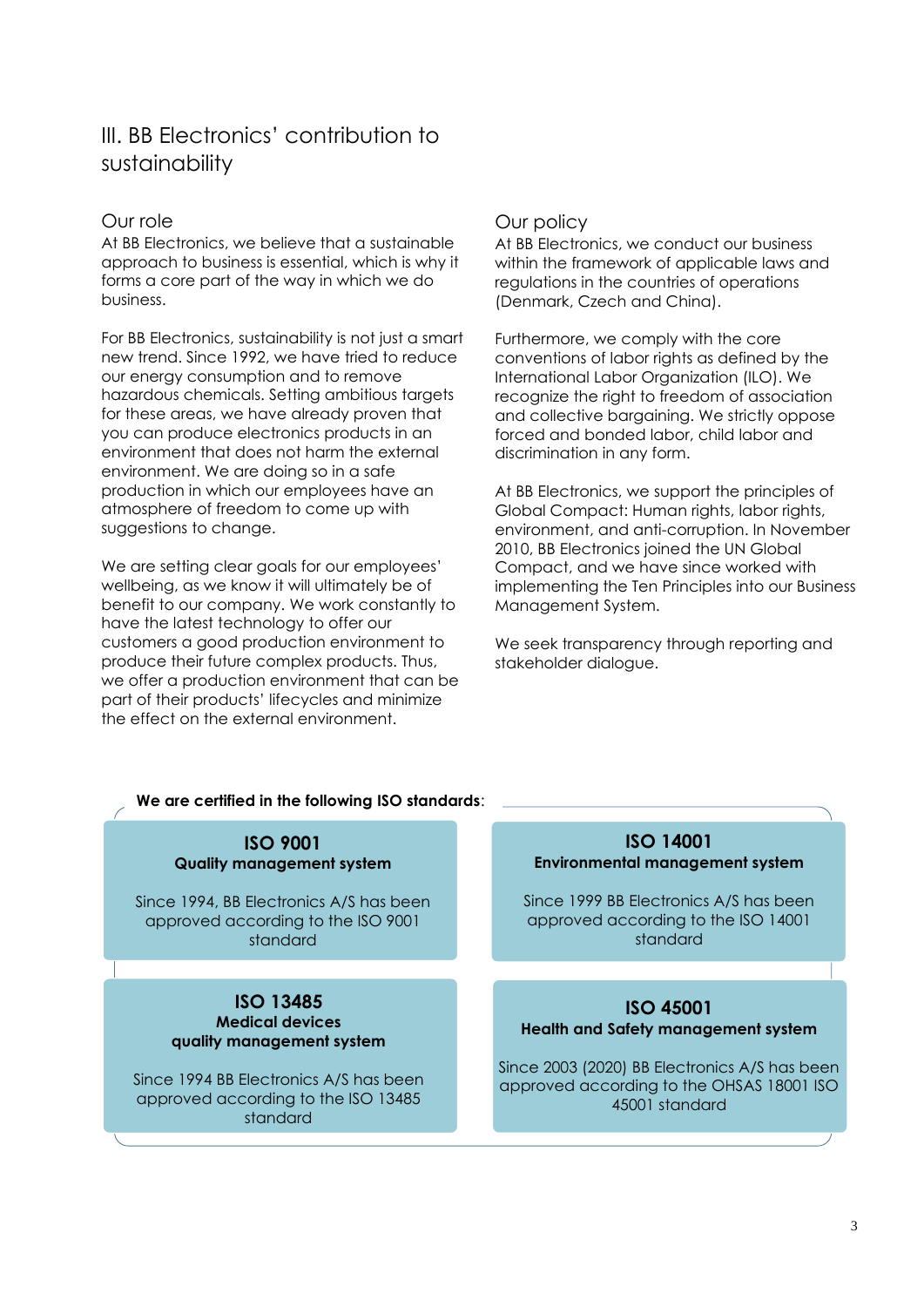#### <span id="page-5-0"></span>Our focus

1

BB Electronics focuses on three areas within sustainability: Employees, suppliers and environment. Our focus on these three areas, is based on the following:

> **Next to our Customers, BB Electronics' employees are the most important asset of the company.** Their health and well-

being is a matter of high concern to the management. The objectives of working with employee activities are to attract and maintain qualified employees. BB Electronics is doing so by focusing on the well-being and development of the employees. By means of specific well-being activities, work is carried out related to job satisfaction and development, which have been established in cooperation with the health and safety representatives.

Workplace assessments are made for all employees. In this way, we evaluate on a continuous basis the working environment. The Result of this assessment is presented to all employees together with the actions to improve the work environment. Furthermore, a specific sickness policy, employee handbook and staff policy have been elaborated, as a reflection of BB Electronics' company culture. All of this comprises the following: Health insurance, policy regarding sexual harassment as well as active non-smoking- and nonalcohol policy, Christmas gifts, breakfast, vaccinations, and sports.

**By minimizing environmental impact of products and production**, BB Electronics can optimize our position as a supplier to companies, which put emphasis on sustainability and responsibility towards society. BB Electronics focuses on reducing the energy consumption in our buildings and in our production processes. Furthermore, our focus is on recycling of waste and reduction of paper consumption.  $\mathcal{P}$ 

**Suppliers may cause a risk to BB Electronics,** which is why BB Electronics wish thorough business insights in the companies with whom we cooperate**.** The purpose of BB Electronics' activities in the supply chain is to respect human rights, employee rights, environment and anticorruption. BB Electronics prioritizes suppliers 3

who comply with the demands described in our Code of Conduct and in the REACH requirements. The company's code of conduct is built on the Ten Principles of the Global Compact. When entering a contract, critical suppliers must commit their company to comply with BB Electronics' Code of Conduct.

In 2022, we will continue our structured CSR risk assessment work, focusing especially on geographical areas with an increased corruption risk.

#### **Electronic production in Denmark, Czech and China**

BB Electronics employs around 840 people at our factories in Denmark, Czech and China.

The Danish factory operates in modern and safe facilities in an industrial building housing a total of 127 employees, more than half of these being females.

The Czech factory operates in modern and safe facilities in a new industrial building, housing a total of 139 employees where more than half of these being females. The average age is 41 years.

Our Chinese factory operates in modern and safe facilities in an industrial estate in Suzhou, China. BB Electronics China employs 574 persons with average age of 31 years. The split between female and male are almost 51%. Female employees 257 and Male 317. Two thirds work in the production and one third in related functions, such as engineering and administrative jobs.

#### **Employees**

We are committed to providing our people with a healthy and safe workplace. Our goal is to instill a strong safety culture at every level of the organization by setting targets and implementing standards in our ISO 45001 certified Business Management System. All workrelated injuries and illnesses can and must be prevented.

Regular meetings are scheduled to provide employees information about company initiatives, news and changes. These meetings also have the purpose of providing an open dialogue between employees and management.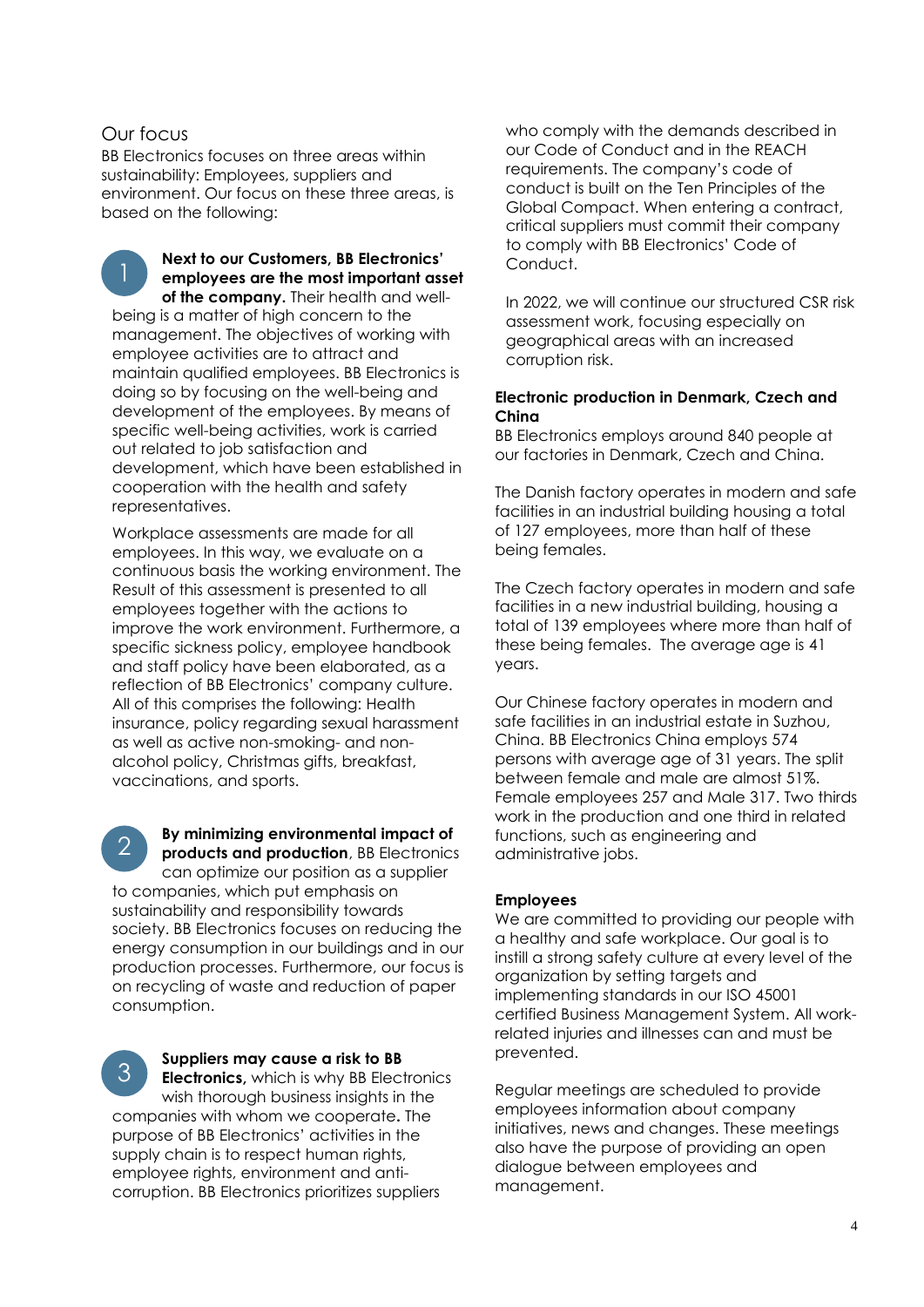| Injuries           | Target | <b>Denmark</b> | Czech    | China         | Sickness<br>absence | Denmark | Czech | China    |
|--------------------|--------|----------------|----------|---------------|---------------------|---------|-------|----------|
| <b>End of 2021</b> | 0      |                | 0        | 0             | <b>End of 2021</b>  | 4,20%   | 7.47  | 0,63%    |
| <b>End of 2020</b> | 0      | 0              | 0        | 0             | <b>End of 2020</b>  | 3,20%   | 6.45  | 1.09%    |
| <b>End of 2019</b> | 0      | 4              | $\Omega$ | $\mathcal{P}$ | <b>End of 2019</b>  | 3,30%   | 7.5   | 1.12%    |
| <b>End of 2018</b> | 0      | 0              | N/A      | 3             | <b>End of 2018</b>  | 2.60%   | N/A   | $1.40\%$ |
| <b>End of 2017</b> |        | 0              | N/A      |               | <b>End of 2017</b>  | 3.00%   | N/A   | $1.30\%$ |

#### **Health and safety parameters**

*See. appendix B for additional information on KPIs*

We continuously assess our workplaces and set up activities to prevent injuries. Implementing new tools, protective equipment, safety shoes, safety glasses, safety gloves and work wear.

The limit for sickness absence is different for the 3 factories.

- Denmark, the limit is 3,50%
- Czech, the limit is 7.00%
- Ching, the limit is 1.30%

In BB Denmark, we organize a voluntary vaccination against influenza each October.

#### **Corona pandemic**

From the start of the break-out, the Corona pandemic has been handled with great managerial attention. We have continuously issued guidelines based on the local governments' recommendations; we have thereby avoided infection within BB among our employees.

In DK & CZ the sickness absence was higher due to Covid situation as many employees were put in quarantine during 2021.

#### **Human and Labor Rights**

In all areas (Human Rights, Labor Rights, Environment and Anti-Corruption), legal requirements are high in China. In some areas, these are even higher than in Denmark and Czech.

BB Electronics are continuously being audited by customers. And in 2021 one customer verify that we live up to the SA8000 on social accountability requirements and national law and/or local legislations.

#### **Whistle blower**

All our staff in China has the opportunity to contact anonymously an external firm, if there are episodes they want to notify and which they want to be managed outside BB Electronics.

#### **Screening of suppliers**

It's important to understand the position of BB Electronics in the supply chain to find the right approach towards the suppliers. As an EMS, BB Electronics has grown to become a major purchaser of electronic components. We must be an active part in the introduction of more responsible business practices within the electronics business.

Products produced at BB Electronics are highly complex constructions consisting of a wide range of diverse components. Typical products consist of raw PCB (Printed Circuit Board), components like semiconductors, casing, cables, screws, etc. Many of these are themselves composed of individual parts. The manufacturing of this type of products is a truly global industry.

The electronic products supply chains form a global network of suppliers and brands, mostly sold to BB Electronics via distributors.

BB Electronics has set up a supplier matrix to evaluate the different suppliers in segments based on the nature of categories as turnover and geographical location. The evaluation is dedicated to take place at suppliers, which potentially expose BB Electronics to risks related to the UN Global Compact's Ten Principles.

The purpose of the evaluation is to make our suppliers engaged in sustainable activities in terms of respect for human rights and protection of the environment. Initially, BB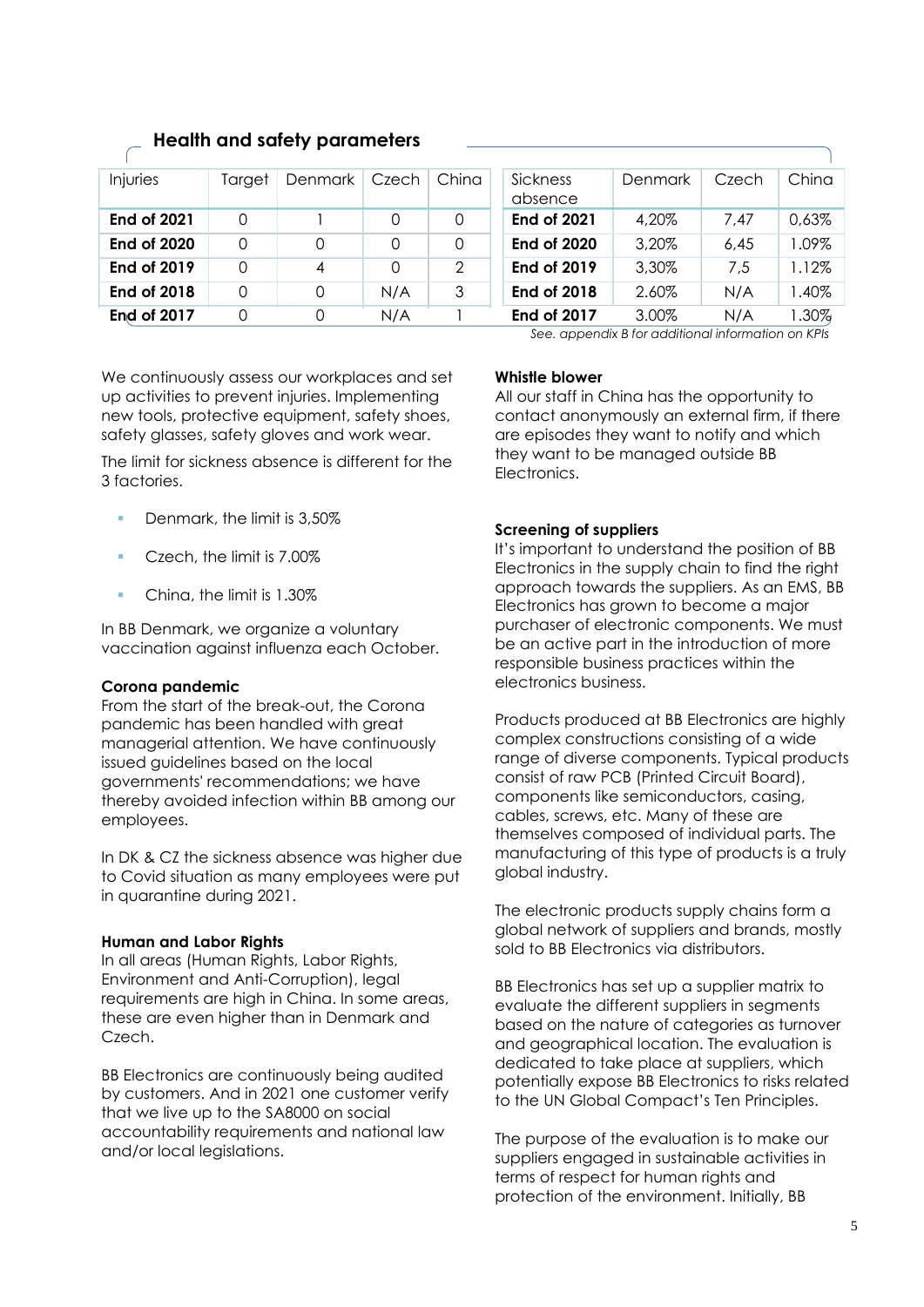Electronics wants to work with suppliers within our tier one of the supply chain.

Our Supplier Quality Engineer have been trained in CSR audit by 3rd part, and now they conduct CSR audits at our supplier instead of an external partner that we used before.

| <b>CSR</b> supplier<br>program | Segment<br>3 & 4<br>suppliers | Signed<br>code of<br>conduct | <b>CSR</b><br>audits |
|--------------------------------|-------------------------------|------------------------------|----------------------|
| <b>End of 2021</b>             | 248                           | 105                          |                      |
| <b>End of 2020</b>             | 149                           | 100                          | ი                    |
| <b>End of 2019</b>             | 146                           | 100                          | 7                    |
| <b>End of 2018</b>             | 182                           | 123                          | 5                    |
| <b>End of 2017</b>             | 118                           | 98                           | 4                    |

### **CSR supplier program**

*The table shows the development from year to year. See. appendix B for additional information on KPIs*

#### **Optimizing clean production**

BB Electronics approach towards environment is best served through an efficient, effective and proper operation of our business. We are committed to developing long-term sustainable business by:

- **Minimizing the environmental impact of** the operations
- Making the most efficient use of natural resources and energy
- Holding employees to be committed to and responsible for environmental performance
- Continual improvement and prevention of pollution
- Make risk assessment for the environmental impact when new material or machine are introduced to the production.
- Continual monitor if there is any risk for the employee for use of chemical in the production process.

BB Electronics will continue the work on reducing the power consumption and combustible waste.

#### **Reduction of power consumption**:

In BB Electronics we always have focus on reducing the power consumption. Whenever we are investing in new equipment or installations, we always consider the environmental effect.

| Year               | Power<br>consumption<br>Denmark in kWh | Power<br>consumption<br><b>Czech in kWh</b> | Power<br>consumption<br>China in kWh | <b>Total products</b><br>produced in pcs.                       |
|--------------------|----------------------------------------|---------------------------------------------|--------------------------------------|-----------------------------------------------------------------|
| <b>End of 2021</b> | 1.374.934                              | 1.008.306                                   | 3.030.406                            | 17.619.722                                                      |
| <b>End of 2020</b> | 1.212.843                              | 766.228                                     | 2.340.100                            | 10.508.816                                                      |
| <b>End of 2019</b> | 1.173.972                              | 1.273.206                                   | 2.350.856                            | 10.269.344                                                      |
| <b>End of 2018</b> | 1.138.527                              | N/A                                         | 2.639.341                            | 9.969.231                                                       |
| <b>End of 2017</b> | .119.055                               | N/A                                         | 2.498.019                            | 7.661.946<br>See. appendix B for additional information on KPIs |

#### **Power consumption**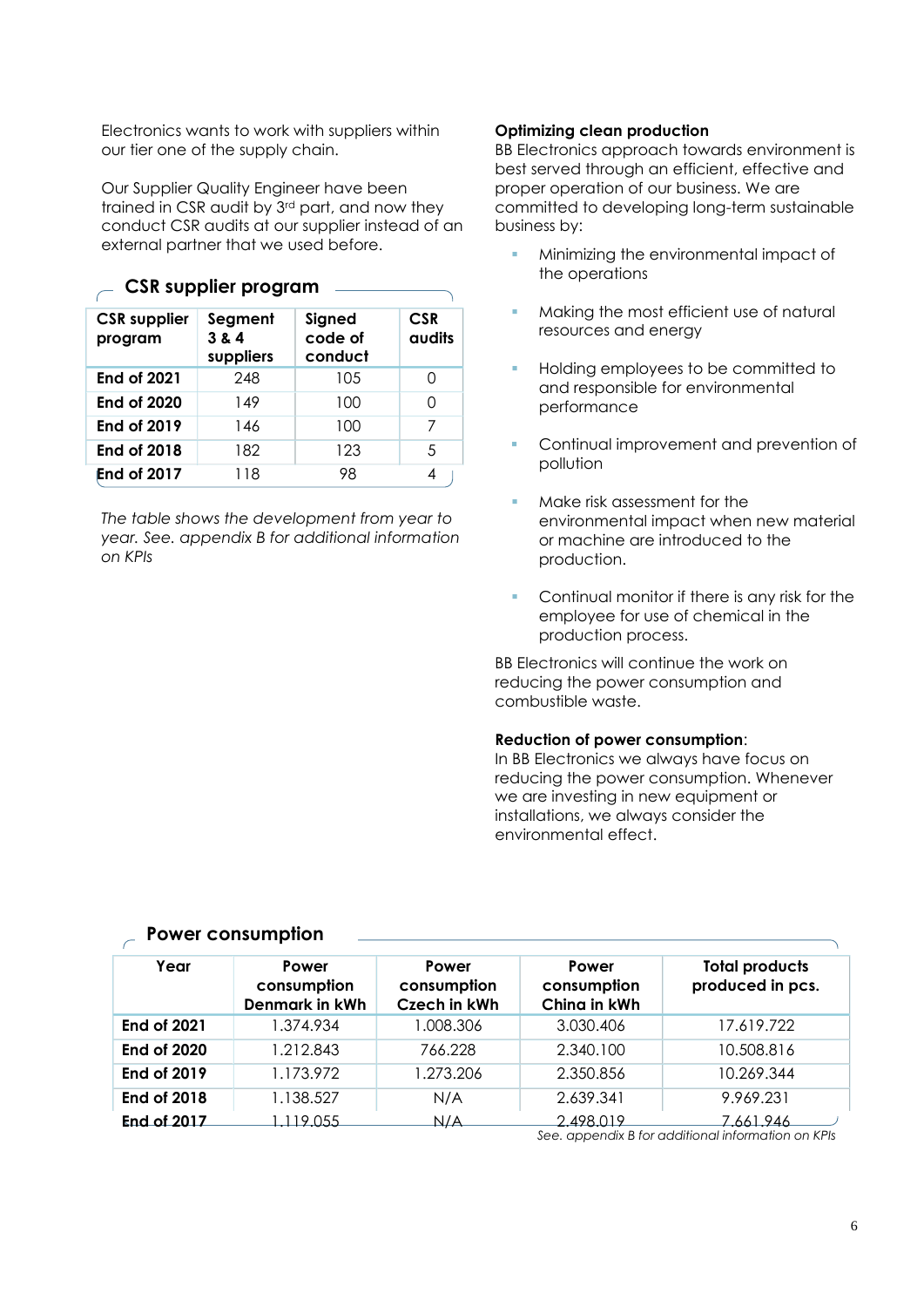Project from 2021, where we invested in reducing our environmental impact:

- At our plant in Horsens, Denmark, the existing natural gas boiler has been replaced by district energy from the local grid, which reduce our carbon footprint with 15,27% CO2 emissions
- At our plant in Suzhou, China, we covered the windows with special curtain and used the water tank to store energy which reduced the energy consumption with 5%
- At our plant in Lanskroun, Czech, we moved to a new building in 2020 and 2021. This building meets all regulations for energy performance of buildings.

This is just two of the major contributors from our side last year and are to be seen as some of the step changes, we have made during 2021.

The manufacturing processes consumes most power. Because the production volume has increased a lot over the last 4 years, then the total power consumption also has increased even that we have done many activities to reduce it.

#### **Waste management**

Focus on waste management in both administration and production has kept the recycling rate on a high level and in 2021 it was 79% in the Danish factory and 74% in Czech factory.

| <b>Injuries</b>    | <b>Recycling rate</b><br>Denmark in % | Recycling<br>rate Czech<br>in $%$ |
|--------------------|---------------------------------------|-----------------------------------|
| <b>End of 2021</b> | 79,1                                  | 74                                |
| <b>End of 2020</b> | 74                                    | 67                                |
| <b>End of 2019</b> | 81                                    |                                   |
| <b>End of 2018</b> | 72                                    |                                   |
| End of 2017        |                                       |                                   |

#### **Waste management**

*See. appendix B for additional information on KPIs*

In our factory in China, we classified hazardous waste, recycled waste, and normal living waste in all areas. The hazardous waste is handled by a qualified supplier. The recycled waste is also recycled by a qualified supplier.

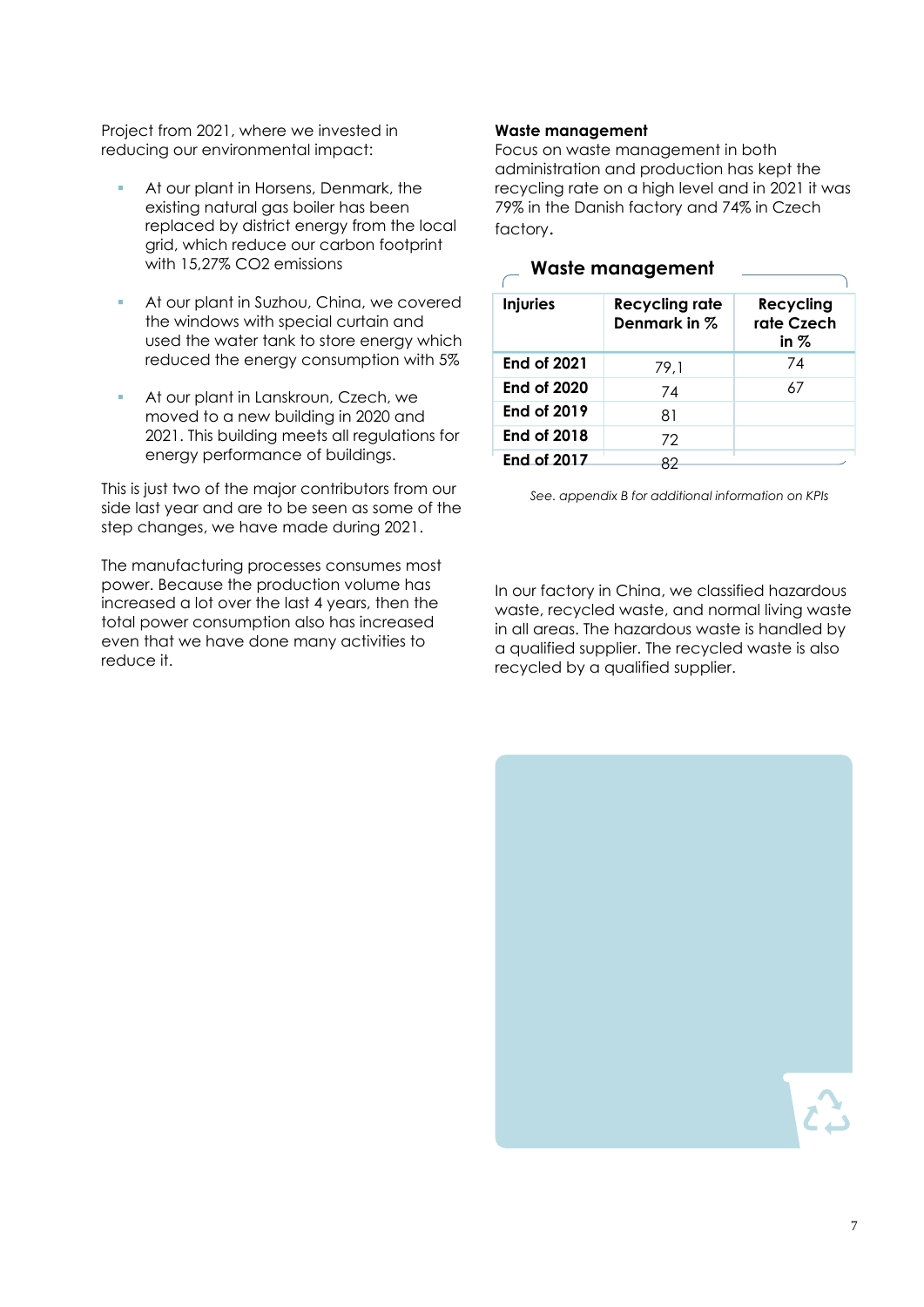## <span id="page-9-0"></span>IV. Next steps

BB Electronics strives to innovate production in order to optimize efficiency, quality and sustainability.

Our ambition is to continue the implementation of sustainability in our business processes, to make it a part of the everyday activities. We will continue to focus on our KPI measurements comprising our CSR parameters. These CSR parameters should support and demonstrate progress within the Ten Principles of UN Global Compact. For employees, we will continue to offer voluntary health activities and healthier meals.

Also, training and education of employees is an area of increasing focus. On the environmental side, we will continue our activities to make equipment increasingly energy efficient. Also, we look at our suppliers' ability to set targets and implement improvements in the external environment. We will continue to evaluate our suppliers.

<span id="page-9-1"></span>We will continue our development on risk management, that also are a part of the ISO standards. On the Management Review Meeting all risks and opportunities assessment for the company will be reviewed.

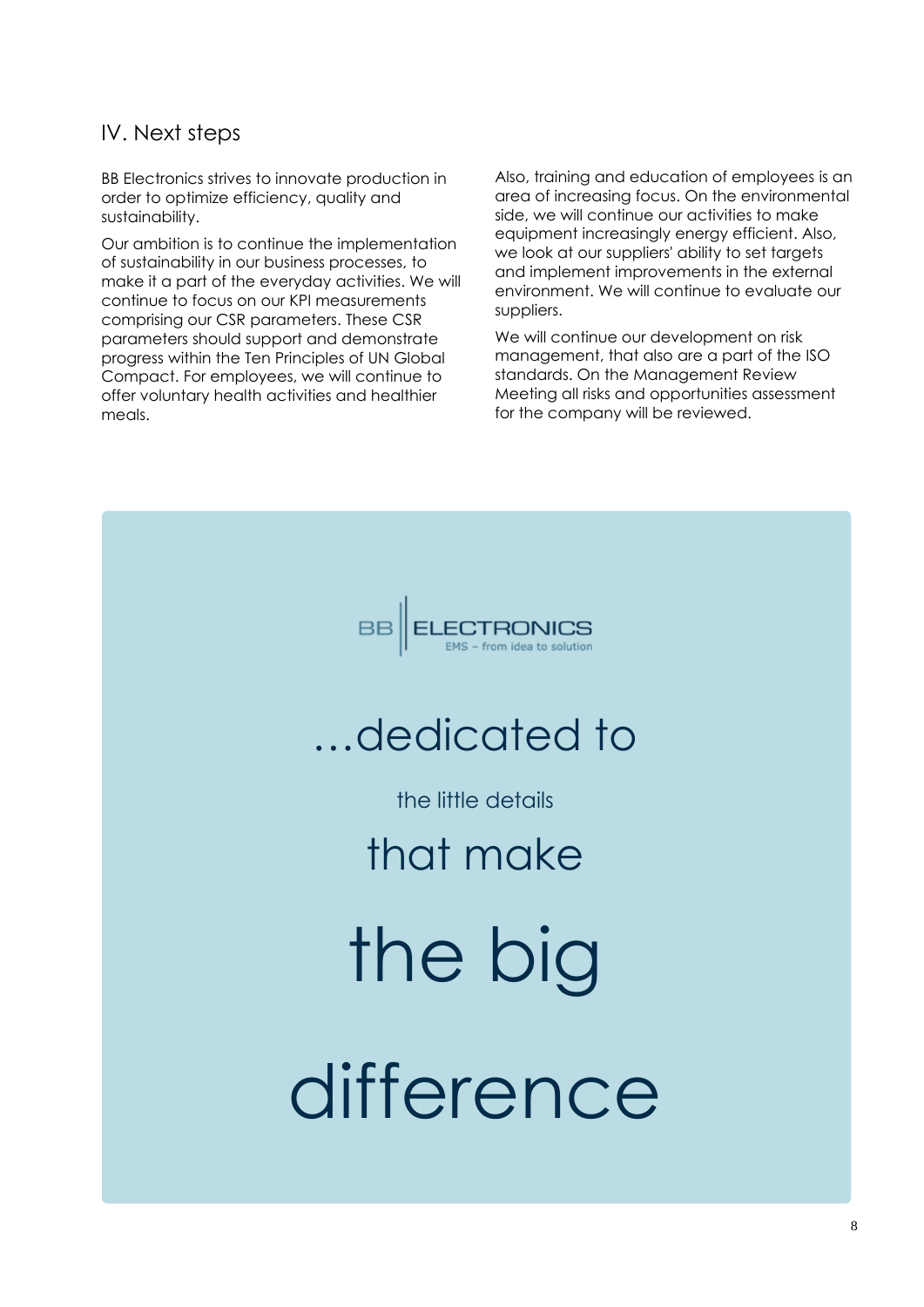## **Appendix A**

## <span id="page-10-0"></span>**Climate statement sent to customers**

All around the world, companies are becoming increasingly aware of how their activities influence the environment and as a result more and more businesses actively contribute to improving their environmental impact. In BB Electronics, we of course also have a focus on our environmental responsibility and with this statement we would like to update you, our partner, on how we incorporate this in our business priorities.

We understand and recognize that the environmental footprint of the suppliers in a supply chain is often much greater than that of our customers. Consequently, we are conscious of how our daily operations as well as investments contribute to reducing our environmental impression.

In our daily operations, we at BB Electronics, have a high focus on quality as well as continuous reduction of waste and energy usage per produced product. On an everyday basis, it is key to us that we work dedicated on limiting the resources needed for manufacturing a given product, and we always strive towards manufacturing the best possible quality to ensure that the products have a long lifetime, lowering the environment impact from our operations.

Whenever we are investing in new equipment or installations, we always consider the environmental effect. To illustrate this, we would like to share two concrete examples of this from 2021, where we invested in reducing our environmental impact:

- 1) At our plant in Horsens, Denmark, the existing natural gas boiler has been replaced by district energy from the local grid, which will reduce our carbon footprint up to 15,27% CO2 emissions.
- 2) At our plant in Suzhou, China, we covered the windows with special curtain and used the water tank to store energy which reduced the energy consumption with 5%

This is just two of the major contributors from our side last year and are to be seen as some of the step changes, we have made during 2021.

Focusing on our environmental efforts towards limiting BB Electronics' direct impact on the climate is a part of our broader promise to be a sustainable business, which also concerns people and society. BB Electronics joined the United Nations Global Compact back in 2010 to ensure that we are operating with continuous focus on areas such as human rights, labor, environment, and anticorruption. Our commitment also influence how we select partners and suppliers downstream in the supply chain.

Being conscious of our impact on the climate and taking social responsibility are parts of our practice which we believe is for the value of our mutual business and the future of our planet.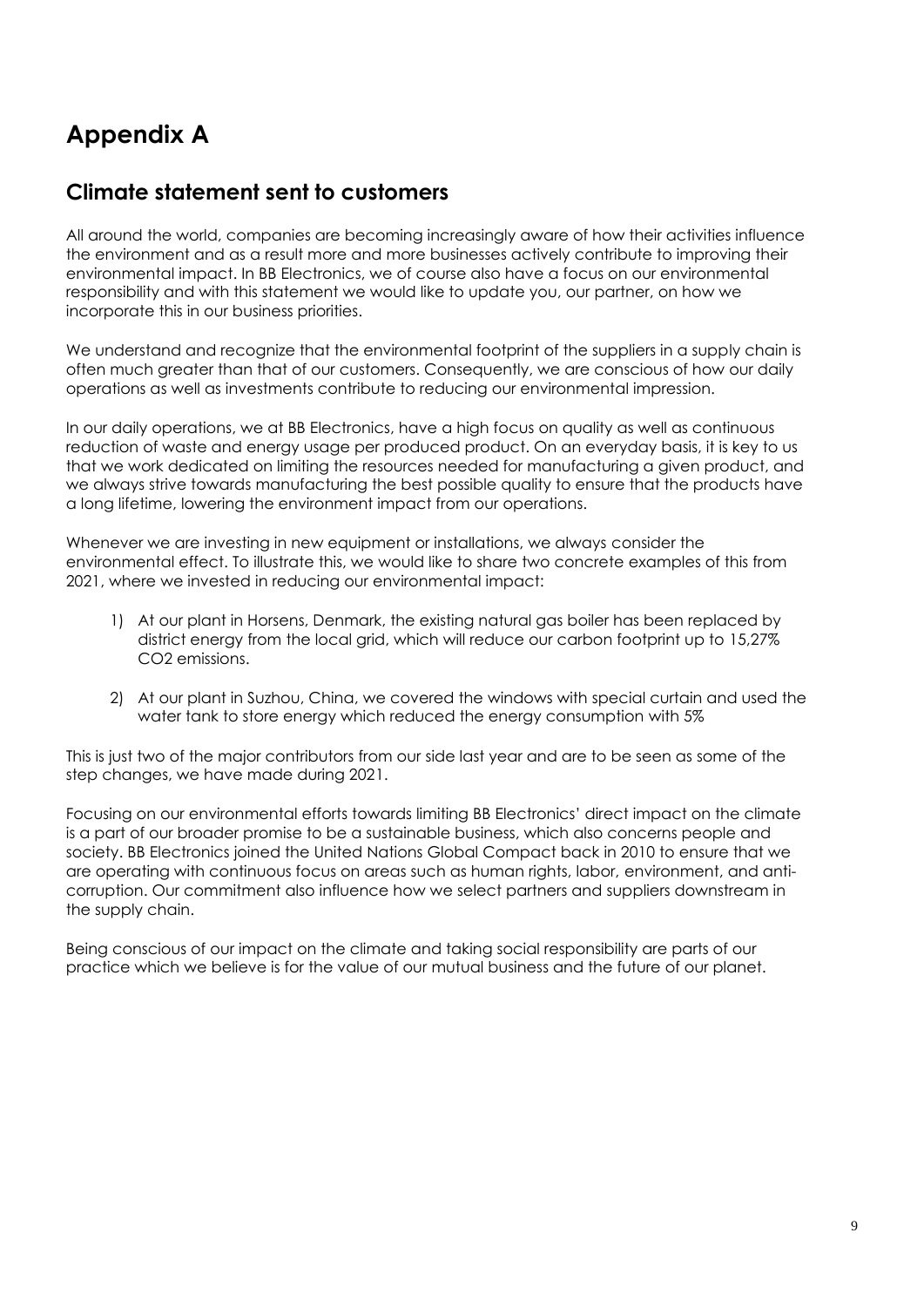## **Appendix B**

## **Information about KPIs**

#### **Health and safety parameters**

- Illness absence: The company has two measurements regarding sickness one for indirect employees and one for direct employees. It is the managers' responsibility to report all sickness absence to HR on a daily basis. For direct employees, all information about working hours and non-working hours is reported into the time registration system used by direct employees. These data are collected and controlled by HR daily. All data for both indirect and direct are consolidated in a monthly management report which is shared with all managers. From the monthly report a consolidated yearly figure is being calculated and used in this COP report.
- Injuries: According to our company policy and legal requirements, we register monthly if any injuries have occurred. When an injury is reported, it is formally submitted through Virk.dk (EASY). The annual number of injuries are counted and consolidated in this COP report.

#### **Supplier segment definition:**

Suppliers are segmented according to our SOI-G-06005:



#### BB suppliers and their respective signed Code of Conducts are counted and classified according to above.